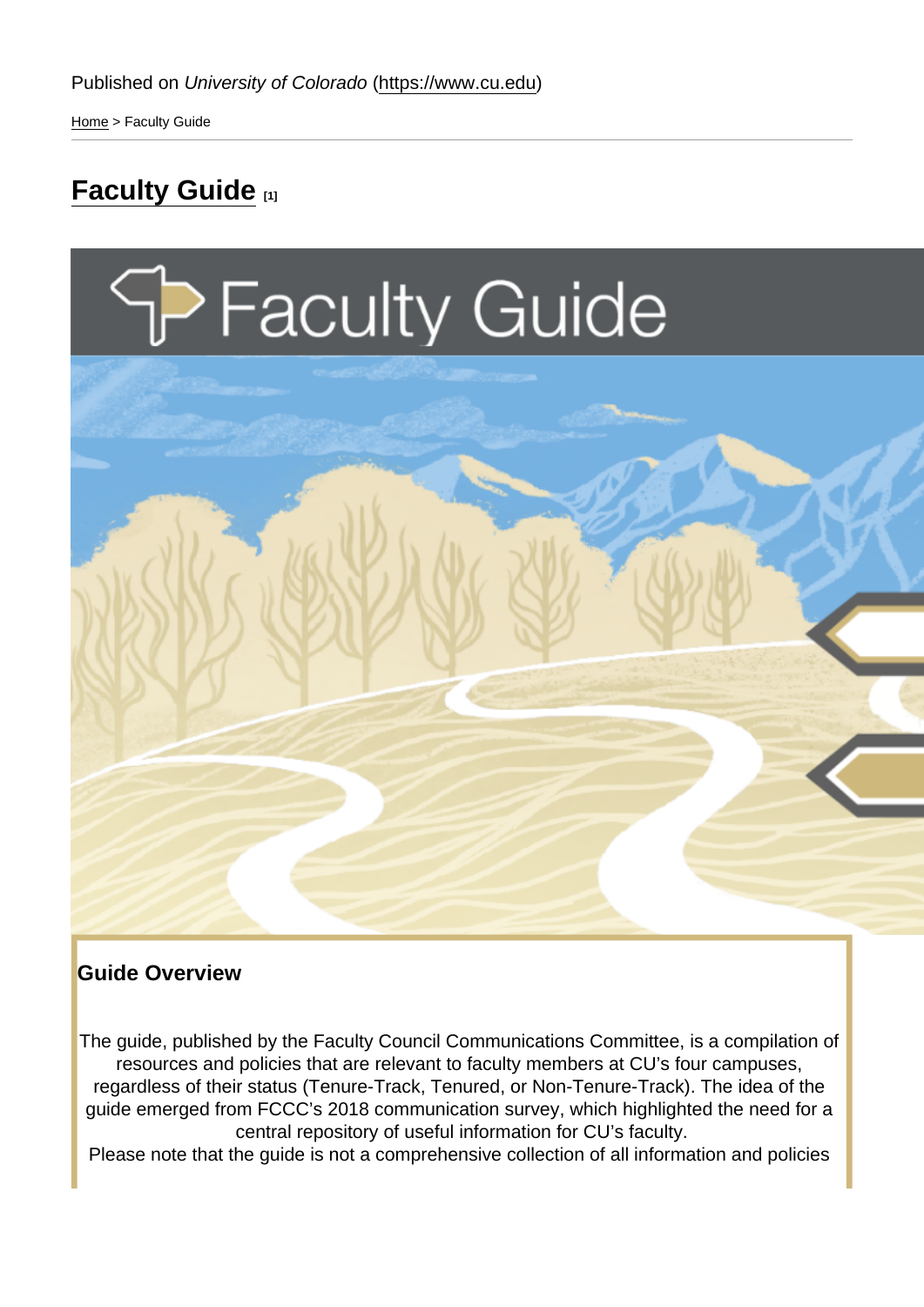that are relevant to faculty, but it is intended to be a helpful collection of materials most commonly of interest to faculty.

If the information that you are looking for is not available, please contact your individual

campus. [Anschutz Medical Campus Contact Info](https://www.cuanschutz.edu/about/contact-us) [2] [CU Boulder Contact Info](https://www.colorado.edu/contact-us) [3] [CU Colorado Springs Contact Info](https://www.uccs.edu/contact) [4] [CU Denver Contact Info](https://www.ucdenver.edu/about-cu-denver/contact-us#:~:text=If you are not sure,315-5969 (LYNX).) [5] If there are any changes that need to be made, suggestions, and/or broken links, please contact [facultycouncil@cu.edu](mailto:facultycouncil@cu.edu) [6]

Explore

[Administrative Policies](https://www.cu.edu/faculty/news-resources/faculty-guide/administrative-policies) [7]

[Administrative Structure](https://www.cu.edu/faculty/news-resources/faculty-guide/administrative-structure) [8]

[Faculty Governance](https://www.cu.edu/faculty-guide/faculty-governance) [9]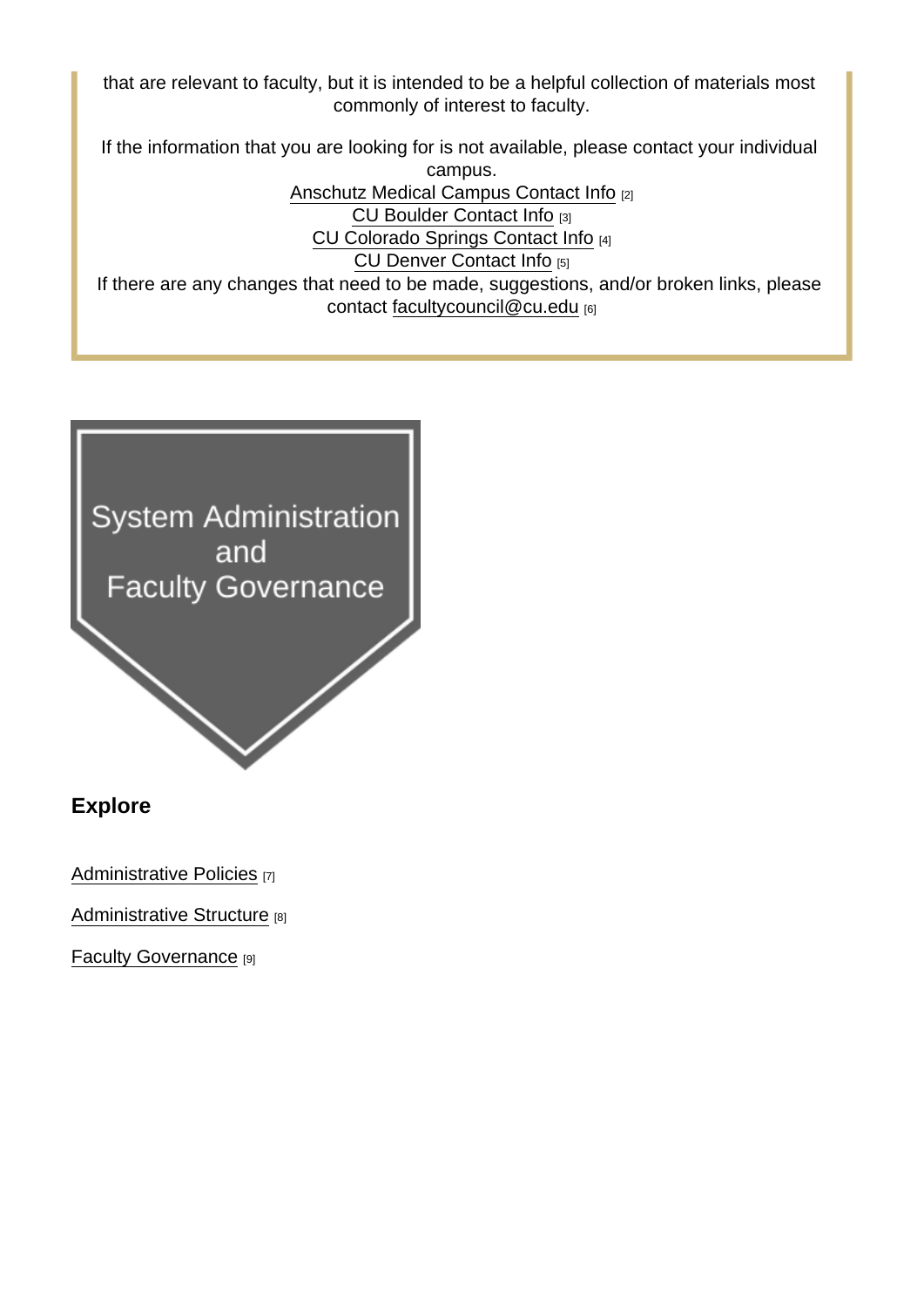## Explore

External relations include support for collaboration with local organizations; photo and video services (for your profile, courses, or research); media relations; and outreach to alumni.

[Alumni](https://www.cu.edu/faculty-guide/alumni) [10]

[Campus News and Information](https://www.cu.edu/faculty-guide/campus-news-and-info) [11]

[Collaboration with Local Organizations](https://www.cu.edu/faculty-guide/collaboration-local-organizations) [12]

[Media Relations](https://www.cu.edu/faculty-guide/media-relations) [13]

[Photo, Video, and AV Services](https://www.cu.edu/faculty-guide/photo-video-av-services) [14]

Explore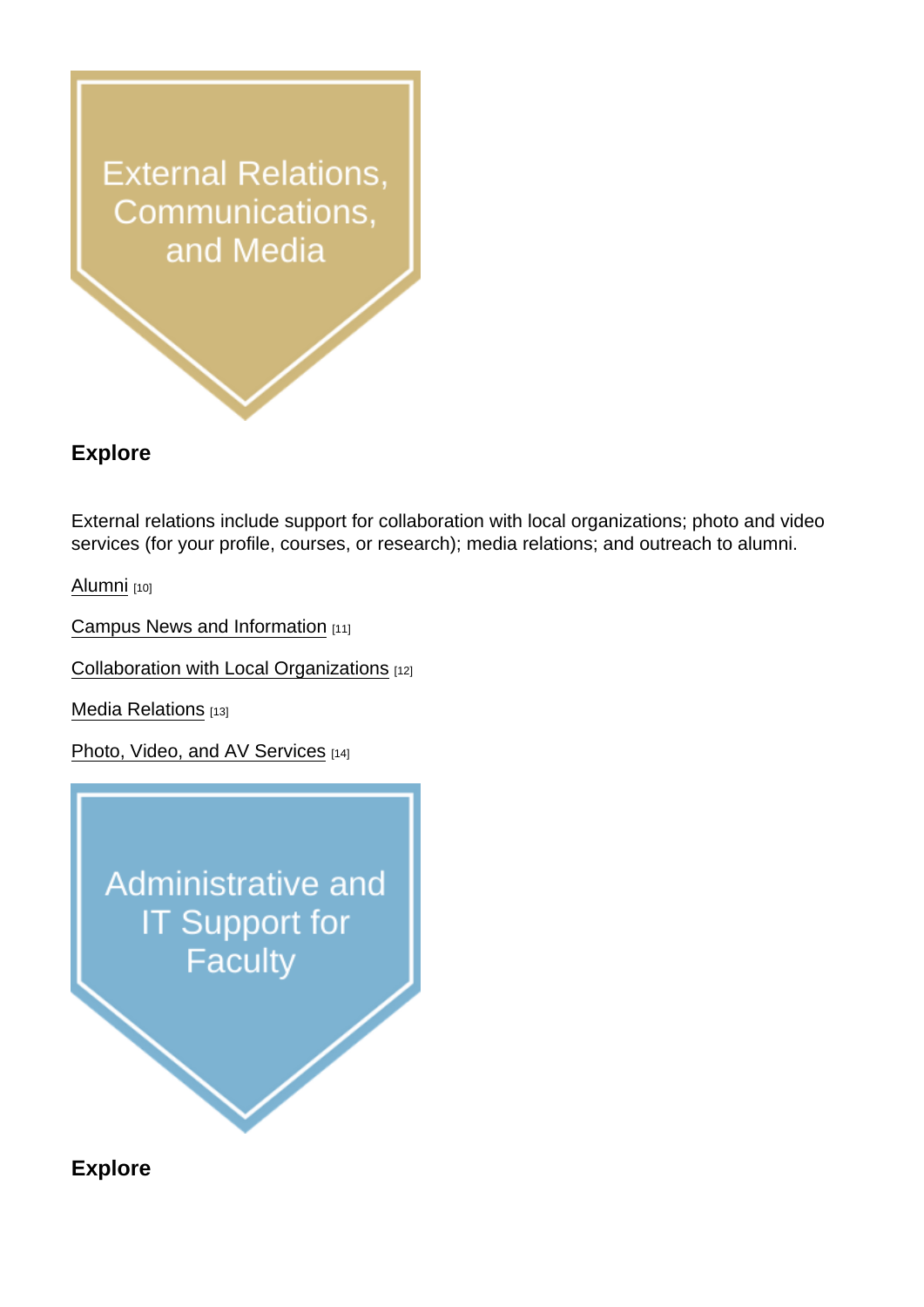[Headshots](https://www.cu.edu/faculty-guide/headshots) [15]

[Room Reservations](https://www.cu.edu/faculty-guide/room-reservations) [16]

[Software & IT](https://www.cu.edu/faculty-guide/software-and-it) [17]

[Transportation \(transit, shuttles, parking, passes\)](https://www.cu.edu/faculty-guide/transportation) [18]

### Explore

[Accrued Time, Pay Increase, Annual Leave Declaration](https://www.cu.edu/faculty-guide/compensation) [19]

[Centers for Diversity, Equity, and Inclusion](https://www.cu.edu/faculty-guide/diversity-equity-inclusion) [20]

[Hiring Students](https://www.cu.edu/faculty-guide/hiring-students) [21]

[Mental Wellness](https://www.cu.edu/faculty-guide/mental-wellness) [22]

[New Hire Training](https://www.cu.edu/faculty-guide/new-hire-training) [23]

[Orientation/Onboarding](https://www.cu.edu/faculty-guide/orientation-onboarding) [24]

[Personnel and Benefits](https://www.cu.edu/faculty-guide/personnel) [25]

[Search Committees](https://www.cu.edu/faculty-guide/search-committees) [26]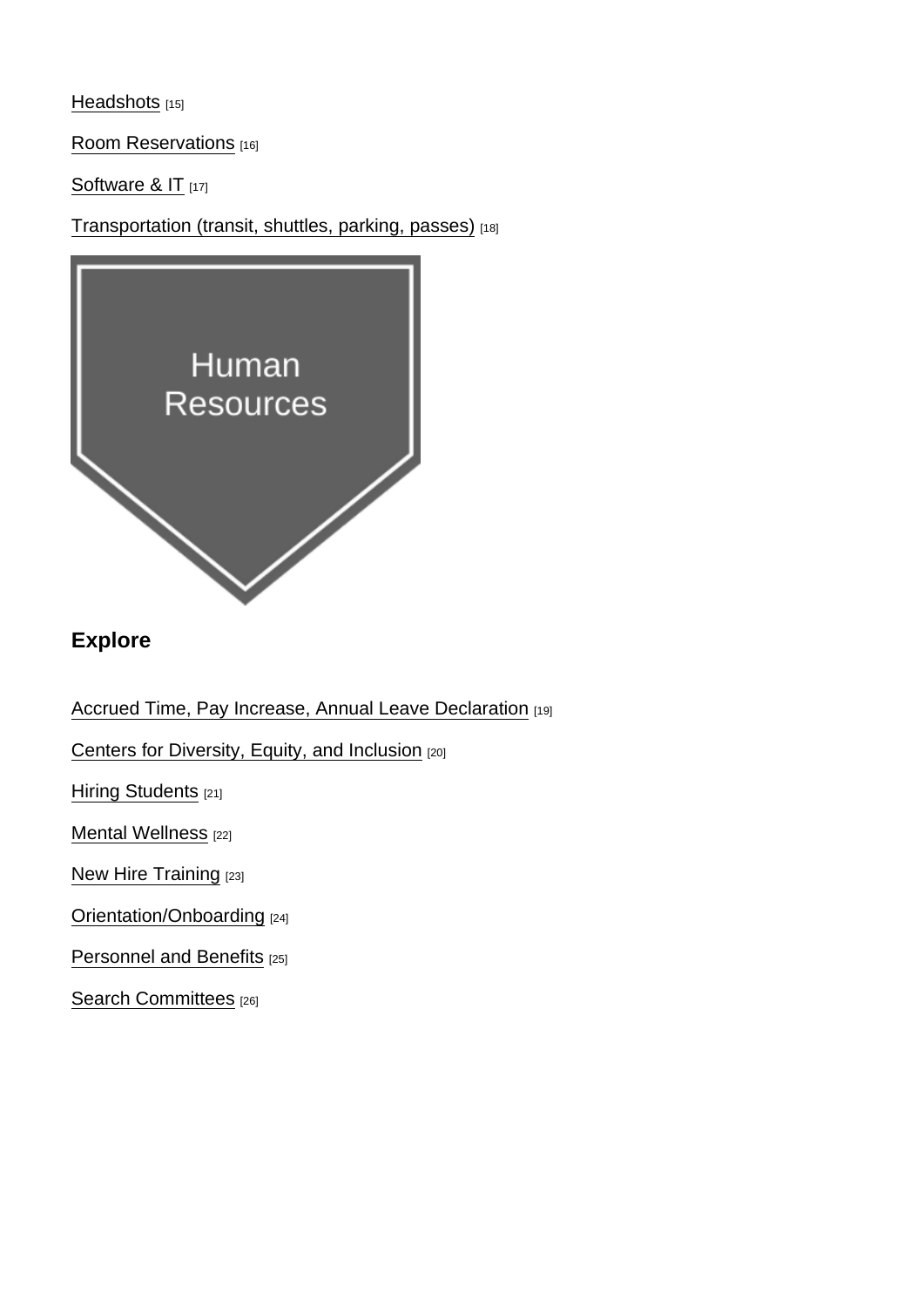Explore

**[External Funding Support](https://www.cu.edu/faculty-guide/external-funding-support) [27]** 

**[Institutional Review Boards](https://www.cu.edu/faculty-council/institutional-review-boards)** [28]

[Libraries](https://www.cu.edu/faculty-guide/libraries) [29]

**[Other Research Support Centers and Labs](https://www.cu.edu/faculty-guide/other-research) [30]** 

Explore

**[Faculty Course Questionnaire \(FCQ\)](https://www.cu.edu/faculty-guide/fcq)** [31]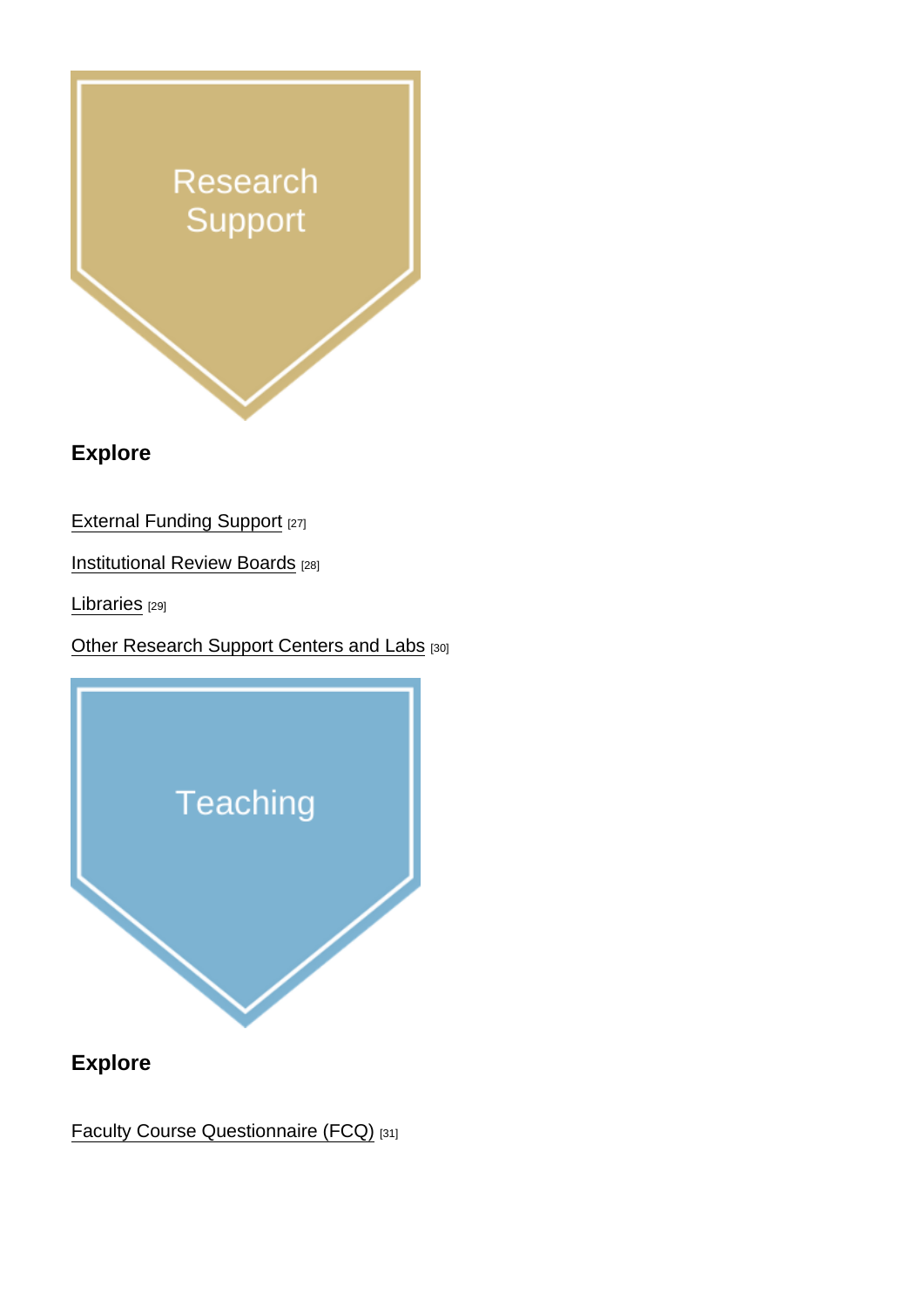[Freedom of Expression](https://www.cu.edu/faculty-guide/freedom-expression) [32]

[Grading Policies](https://www.cu.edu/faculty-guide/grading-policies) [33]

[Teaching & Learning Resource Centers](https://www.cu.edu/faculty-guide/teaching-learning-resource-centers) [34]

Explore

The following provides general resources for students on each campus, from health and wellness to financial aid and student organizations.

[Centers for Diversity, Equity, and Inclusion](https://www.cu.edu/faculty-guide/dei-centers) [35]

[Financial Aid & Scholarships](https://www.cu.edu/faculty-guide/financial-aid-scholarships) [36]

[Health, Wellness, and Recreation](https://www.cu.edu/faculty-guide/health-wellness-recreation) [37]

[Student Counseling & Crisis Support](https://www.cu.edu/faculty-guide/student-counseling-crisis-support) [38]

[Student Organizations](https://www.cu.edu/faculty-guide/student-organizations) [39]

[Transfer Students](https://www.cu.edu/faculty-guide/transfer-students) [40]

[Veteran & Military Students](https://www.cu.edu/faculty-guide/veteran-military-students) [41]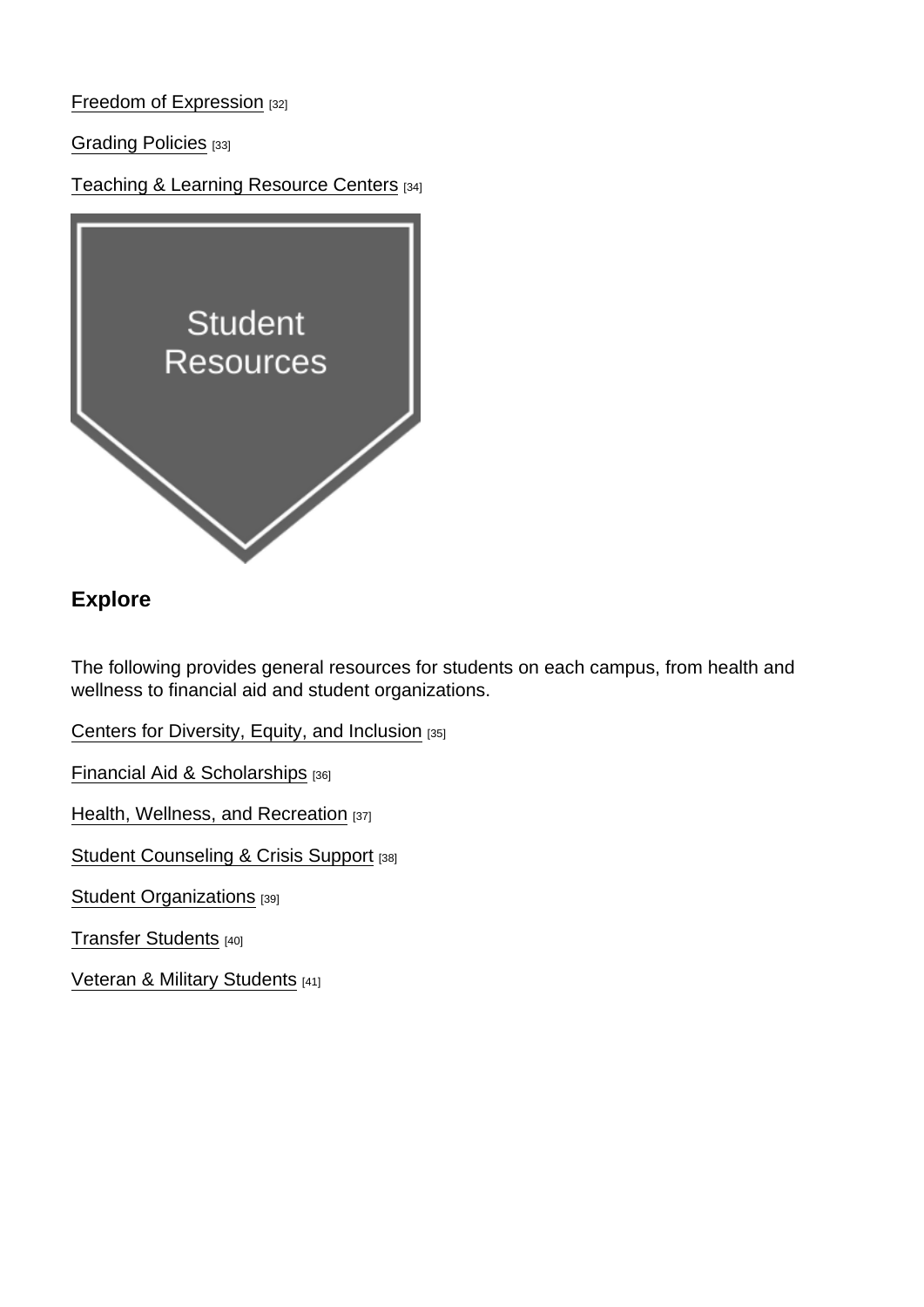#### Explore

#### [Promotion and Tenure Expectations](https://www.cu.edu/faculty-guide/promotion-and-tenure-expectations) [42]

[Sabbaticals](http://cu.edu/faculty-guide/sabbaticals) [43]

Groups audience: Faculty Senate | Faculty Council

Source URL: https://www.cu.edu/faculty/news-resources/faculty-guide

Links

[1] https://www.cu.edu/faculty/news-resources/faculty-guide

- [2] https://www.cuanschutz.edu/about/contact-us
- [3] https://www.colorado.edu/contact-us
- [4] https://www.uccs.edu/contact
- [5] https://www.ucdenver.edu/about-cu-denver/contact-

us#:~:text=If%20you%20are%20not%20sure,315%2D5969%20(LYNX).

[6] mailto:facultycouncil@cu.edu

[7] https://www.cu.edu/faculty/news-resources/faculty-guide/administrative-policies

- [8] https://www.cu.edu/faculty/news-resources/faculty-guide/administrative-structure
- [9] https://www.cu.edu/faculty-guide/faculty-governance

[10] https://www.cu.edu/faculty-guide/alumni

- [11] https://www.cu.edu/faculty-guide/campus-news-and-info
- [12] https://www.cu.edu/faculty-guide/collaboration-local-organizations
- [13] https://www.cu.edu/faculty-quide/media-relations
- [14] https://www.cu.edu/faculty-guide/photo-video-av-services
- [15] https://www.cu.edu/faculty-guide/headshots
- [16] https://www.cu.edu/faculty-guide/room-reservations
- [17] https://www.cu.edu/faculty-guide/software-and-it
- [18] https://www.cu.edu/faculty-guide/transportation
- [19] https://www.cu.edu/faculty-guide/compensation
- [20] https://www.cu.edu/faculty-guide/diversity-equity-inclusion
- [21] https://www.cu.edu/faculty-guide/hiring-students
- [22] https://www.cu.edu/faculty-guide/mental-wellness
- [23] https://www.cu.edu/faculty-guide/new-hire-training
- [24] https://www.cu.edu/faculty-guide/orientation-onboarding